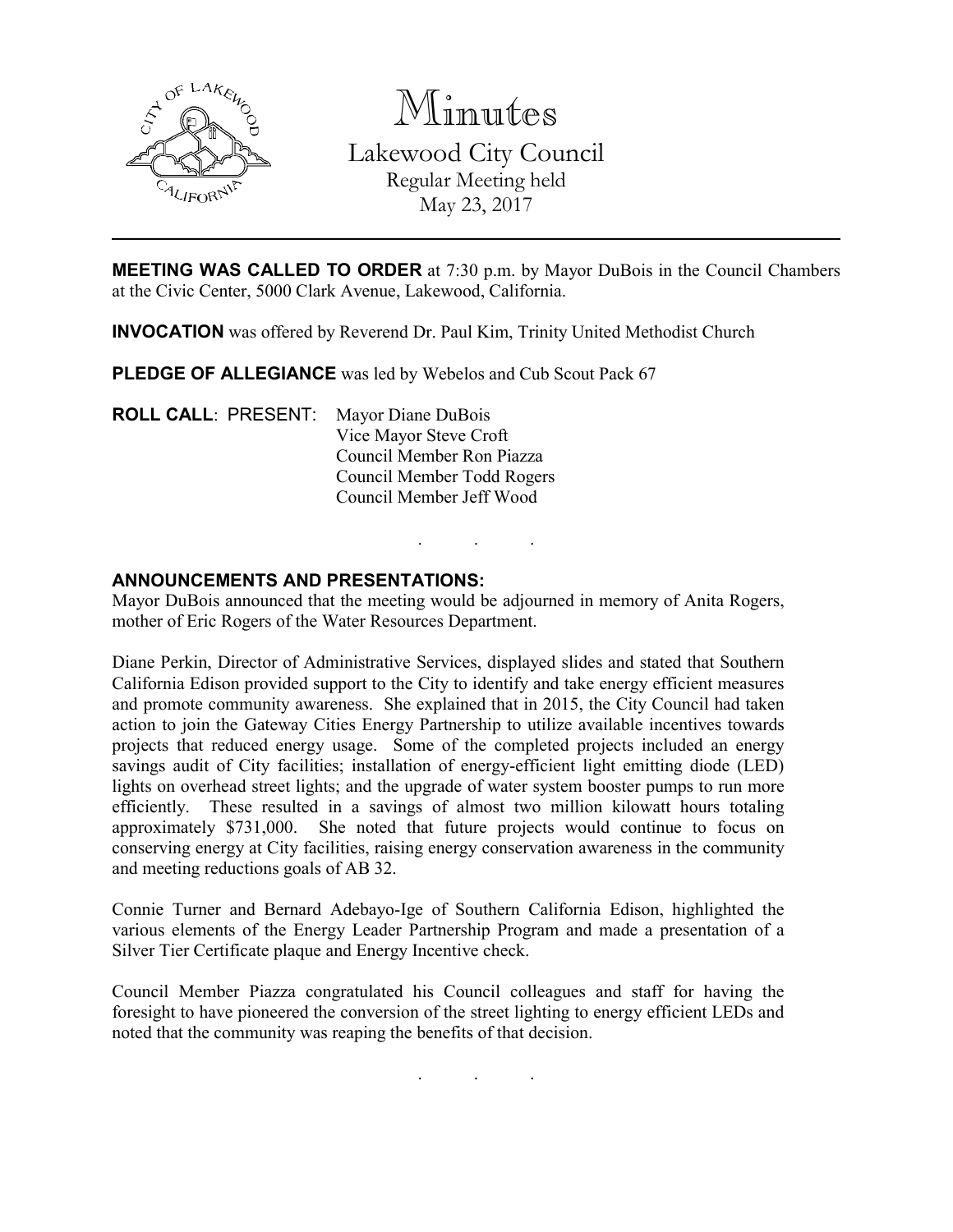## ROUTINE ITEMS:

Council Member Wood requested that Routine Item 10 be considered separately.

COUNCIL MEMBER ROGERS MOVED AND VICE MAYOR CROFT SECONDED TO APPROVE ROUTINE ITEMS 1 THROUGH 9 AND 11.

- RI-1 Approval of Minutes of the Meetings held April 25, and May 9, 2017
- RI-2 Approval of Personnel Transactions
- RI-3 Approval of Registers of Demands
- RI-4 Approval of Monthly Report of Investment Transactions
- RI-5 RESOLUTION NO. 2017-13; A RESOLUTION OF THE CITY COUNCIL OF THE CITY OF LAKEWOOD AMENDING RESOLUTION NO. 92-36 PERTAINING TO THE LOW-INCOME EXEMPTION OF THE UTILITY USERS TAX
- RI-6 RESOLUTION NO. 2017-14; A RESOLUTION OF THE CITY COUNCIL OF THE CITY OF LAKEWOOD ESTABLISHING A HARDSHIP WAIVER FROM ONE OF THE REQUIREMENTS FOR AN ADMINISTRATIVE HEARING REGARDING AN ADMINISTRATIVE OR PARKING CITATION
- RI-7 RESOLUTION NO. 2017-15; A RESOLUTION OF THE CITY COUNCIL OF THE CITY OF LAKEWOOD APPOINTING THE CITY OF LAKEWOOD REPRESENTATIVE AND ALTERNATE POSITIONS TO THE CENTRAL BASIN WATER RIGHTS PANEL
- RI-8 RESOLUTION NO. 2017-16; A RESOLUTION OF THE CITY COUNCIL OF THE CITY OF LAKEWOOD DIRECTING THE PREPARATION OF A REPORT OF DELINQUENT FEES FOR GARBAGE, WASTE AND REFUSE COLLECTION AND DISPOSAL WITHIN THE CITY OF LAKEWOOD, AND SETTING A PUBLIC HEARING THEREON FOR JULY 25, 2017
- RI-9 RESOLUTION NO. 2017-17; A RESOLUTION OF THE CITY COUNCIL OF THE CITY OF LAKEWOOD RESCINDING A RESOLUTION ESTABLISHING A PHYSICALLY HANDICAPPED PERSONS DESIGNATED PARKING SPACE WITHIN THE CITY OF LAKEWOOD
- RI-11 RESOLUTION NO. 2017-18; A RESOLUTION OF THE CITY COUNCIL OF THE CITY OF LAKEWOOD ADOPTING VOYA INSTITUTIONAL TRUST COMPANY AS THE EXCLUSIVE CUSTODIAN OF THE CITY OF LAKEWOOD 401(a) DEFINED CONTRIBUTION PLAN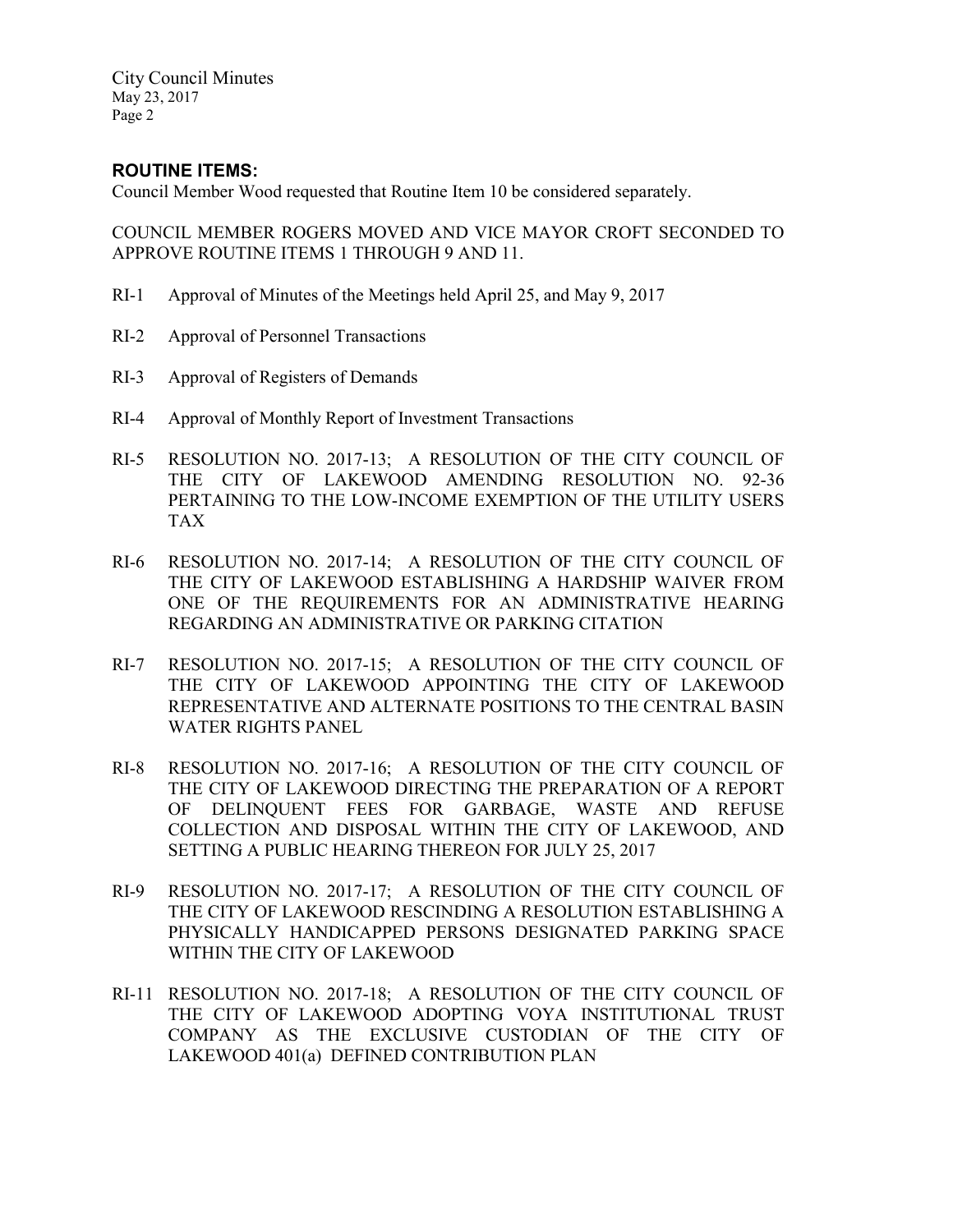#### ROUTINE ITEMS: - Continued UPON ROLL CALL VOTE, THE MOTION WAS APPROVED:

AYES: COUNCIL MEMBERS: Wood, Piazza, Croft, Rogers and DuBois NAYS: COUNCIL MEMBERS: None

RI-10 Approval of Reappointment to the Southeast Los Angeles County Workforce Development Board

Council Member Wood commented that serving as the City's representative to the Southeast Los Angeles County Workforce Development Board and currently as the Policy Board Chair, it was worth noting that the Board had made progress in providing workforce opportunities to the seven cities who made up SELACO. He acknowledged Mr. Dameron's attendance at the meeting and expressed gratitude for his involvement in the community.

COUNCIL MEMBER WOOD MOVED AND COUNCIL MEMBER PIAZZA SECONDED TO APPROVE THE REAPPOINTMENT OF MARK DAMERON TO THE SELACO WORKFORCE DEVELOPMENT BOARD OF DIRECTORS. UPON ROLL CALL VOTE, THE MOTION WAS APPROVED:

AYES: COUNCIL MEMBERS: Wood, Piazza, Croft, Rogers and DuBois NAYS: COUNCIL MEMBERS: None

# 1.1 • CONSIDERATION OF PERMIT APPLICATIONS FOR THE SALE OF **FIREWORKS**

. . .

The Administrative Services Director made a presentation based on the memo in the agenda and stated that twenty-six organizations had submitted an application for a permit to operate a fireworks stand. She reported that all of the organizations had submitted the proper documentation and the applications had been reviewed by the Public Safety Committee acting as the License and Permit Hearing Board. It was the recommendation of staff that the City Council approve the applications for temporary fireworks stand permits and authorize staff to issue the permits.

Mayor DuBois opened the public hearing at 7:49 p.m. and called for anyone in the audience wishing to address the City Council on this matter. There was no response.

VICE MAYOR CROFT MOVED AND COUNCIL MEMBER ROGERS SECONDED TO APPROVE THE APPLICATIONS AND AUTHORIZE STAFF TO ISSUE PERMITS FOR TEMPORARY FIREWORK STANDS. UPON ROLL CALL VOTE, THE MOTION WAS APPROVED:

AYES: COUNCIL MEMBERS: Wood, Piazza, Croft, Rogers and DuBois NAYS: COUNCIL MEMBERS: None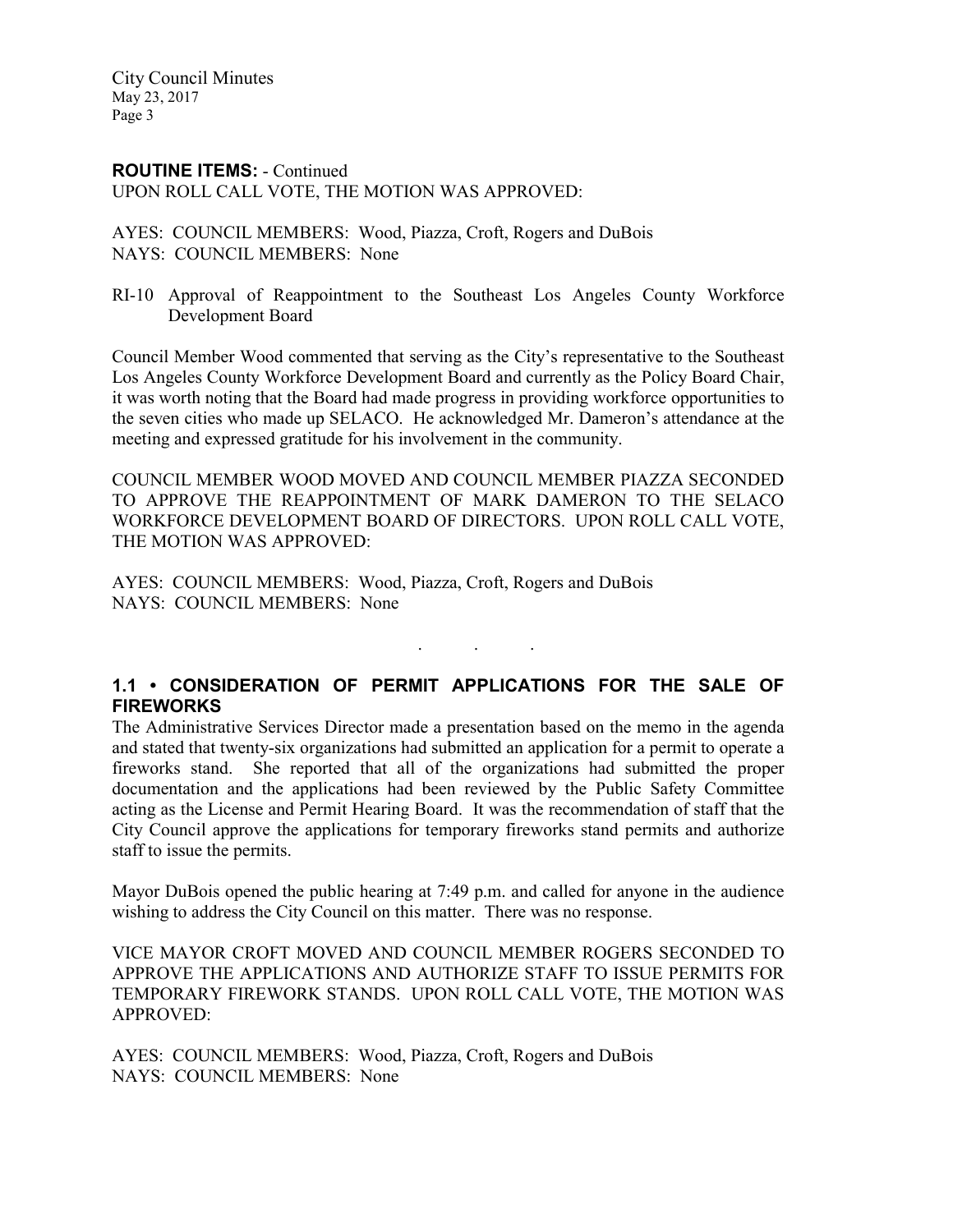### 2.1 • INTRODUCTION OF ORDINANCE NO. 2017-3; AMENDING ARTICLE IX OF THE LAKEWOOD MUNICIPAL CODE PERTAINING TO REQUIRED FRONT YARD SETBACKS FOR PROPERTIES IN THE R-1 AND R-A ZONES WITHIN TRACT NO. 11600 AND TRACT NO. 12673, MORE COMMONLY KNOWN AS LAKEWOOD GARDENS

Vice Mayor Croft announced that since he resided and owned property in the area, he would recuse himself from discussion and consideration of the matter.

Sonia Southwell, Director of Community Development, displayed slides and made a presentation based on the memo in the agenda explaining that Lakewood Gardens was a neighborhood near the northwest corner of the City and was built prior to the City's incorporation. She stated that the proposed ordinance would apply only to those properties in the R-1 (Single-Family Residential) and R-A (Single-Family Residential Limited Agriculture) zones within Lakewood Gardens and would allow property owners to make expansions to the front of their homes in a similar manner as other R-1 and R-A zoned properties in the City. There were a total of 430 single-family homes in Lakewood Gardens and there were six basic floor plans and the front yard setbacks varied from fourteen feet to twenty feet. More than ninety percent of the affected properties had a front yard setback of less than twenty feet. The proposed amendment would provide a minimum fourteen foot front yard setback and it would preclude any porches, whether covered or uncovered, from projecting into the required front yard. Projects developed pursuant to the proposed ordinance would require approval from the Development Review Board. She concluded by stating that staff recommended that the City Council introduce the proposed ordinance amending the Lakewood Municipal Code pertaining to required front yard setbacks in Tract No. 11600 and Tract No. 12673 and approve the associated Categorical Exemption.

Steve Skolnik, for the City Attorney, clarified that the requirement throughout the City was a twenty foot setback but that the homes in this tract which had been built with the reduced distance would be grandfathered in. He added that the proposed ordinance would not allow anything to be built closer than twenty feet if enclosed and would adjust expansions in the neighborhood.

Ms. Southwell responded to Council Member Piazza's questions by stating that there would be no precedence being set as this requirement would not apply to other areas of the city due to the original design of this particular tract.

In response to Council Member Rogers' inquiry, Mr. Skolnik explained that because it had not been a matter of spot zoning of a particular residence that the action being recommended maintained legal authority.

Mr. Skolnik confirmed for Council Member Wood that the irregularity of the setback had been brought up by a resident who wanted to expand an enclosed portion of the porch and questioned the difference given that all the neighbors on the same street were already built out to the fourteen foot level.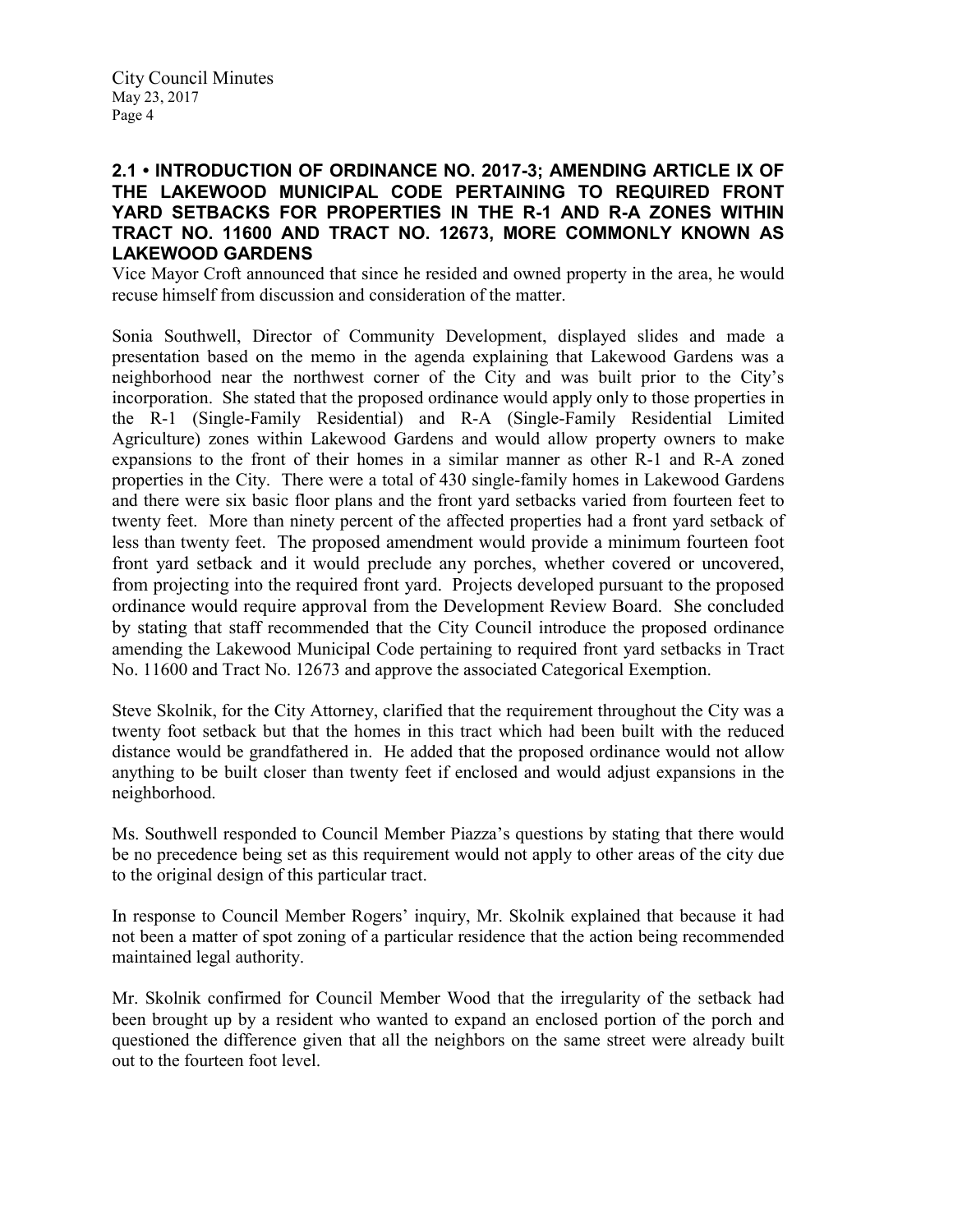### 2.1 • INTRODUCTION OF ORDINANCE NO. 2017-3; PERTAINING TO REQUIRED FRONT YARD SETBACKS - Continued

ORDINANCE NO. 2017-3; AN ORDINANCE OF THE CITY COUNCIL OF THE CITY OF LAKEWOOD AMENDING THE LAKEWOOD MUNICIPAL CODE AND THE ZONING ORDINANCE PERTAINING TO REQUIRED FRONT YARD SETBACKS FOR PROPERTIES IN THE R-1 AND R-A ZONES WITHIN TRACT NO. 11600 AND TRACT NO. 12673, WHICH TOGETHER ARE MORE COMMONLY KNOWN AS LAKEWOOD GARDENS was read by title by Mayor DuBois.

COUNCIL MEMBER ROGERS MOVED AND COUNCIL MEMBER PIAZZA SECONDED TO WAIVE FURTHER READING AND INTRODUCE ORDINANCE NO. 2017-3. UPON ROLL CALL VOTE, THE MOTION WAS APPROVED:

. . .

AYES: COUNCIL MEMBERS: Wood, Piazza, Rogers and DuBois NAYS: COUNCIL MEMBERS: None ABSENT: COUNCIL MEMBERS: Croft

### 3.1 • PREVIEW OF 2017 SUMMER RECREATION PROGRAMS

Lisa Litzinger, Director of Recreation and Community Services, displayed slides and made a presentation based on the memo in the agenda. She stated that the Summer Recreation Catalog, featuring Professor Fun, would be delivered to Lakewood homes in the upcoming week and invited participants to "splash into summer" by getting active, creative and participating in many of the exciting events that Lakewood had to offer. She reviewed some of the offerings which included over 700 contract classes for adults and youth; the popular Summer Concerts in the Park; the Finally It's Friday events for families; Lakewood Youth Sports, with baseball, softball and t-ball teams and volunteer coaches; Aquatics programs at both Mayfair and McCormick Pools as well as the wading pools at each local park; and staff training, which played a vital role in the planning of the summer season.

MAYOR DUBOIS DIRECTED THAT THE ITEM BE RECEIVED AND FILED. THERE BEING NO OBJECTION, IT WAS SO ORDERED.

. . .

### 3.2 • APPROVAL OF AGREEMENT AND FINANCING WITH FATHOM

The Director of Administrative Services made a presentation based on the memo in the agenda stating that over the past twenty-five years, the Water Resources Department had been piloting automated meter reading systems. She reported that approximately 320 meters were installed through grants and that the success of the pilot programs prompted staff to research options to install smart meters throughout the City. The pilot programs demonstrated that the smart meters greatly enhanced meter reading capability and billing accuracy, while reducing labor and equipment costs and optimizing efficiency. Customer communications and support also vastly improved. At the May 9th City Council study session, Fathom made a presentation on a smart-metering and customer service solution.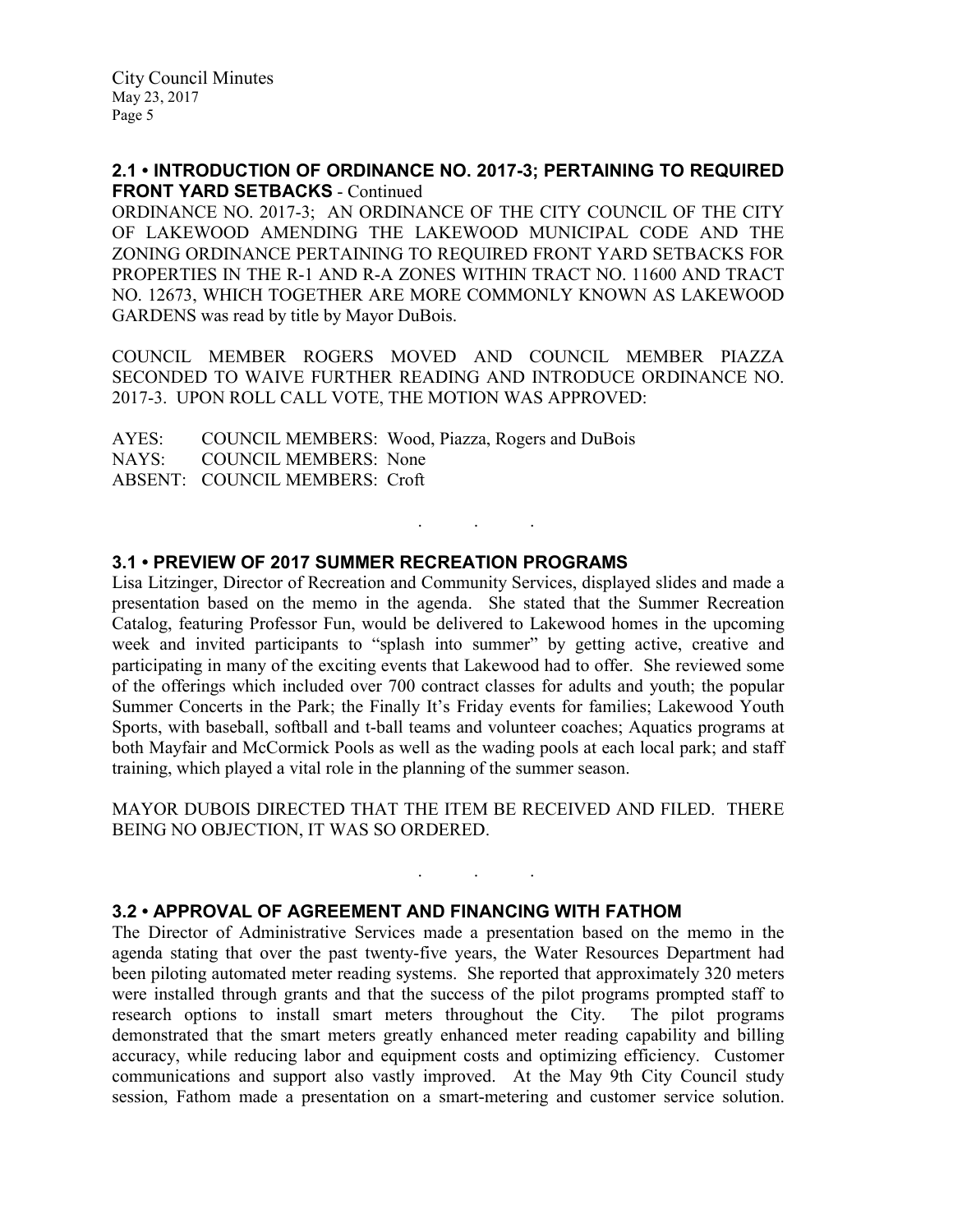3.2 • APPROVAL OF AGREEMENT AND FINANCING WITH FATHOM - Continued The Fathom proposal included the operational component of work-orders, billing and customer service, as well as the capital component of the purchase and installation of the meters and the financing mechanism. She stated that the customer service solution Fathom provided would enable increased accuracy of billed water charges, improve customer consumption metering, provide customer communication and issue resolution, increase data availability, provide online tools for customers and staff to assist customers, and improve efficiency by reducing manual reading of meters and provide early leak detection. The operational component involved partnering with Fathom, who would monitor the system and issue necessary work-orders, process the billing and payments, and would be on call for customer inquiries. She concluded by stating that staff recommended that the City Council approve an agreement with Fathom Water Management Inc. for smart meter installation and customer service solution, approved by the City Attorney as to form; approve a Resolution to enter into a Master Equipment Lease/Purchase Agreement with Fathom Water Management, Inc.; and authorize the City Manager or the Director of Administrative Services to approve such financing documents as required to effectuate the purchase.

Vice Mayor Croft reported on his participation as a member of the Water Resources Committee in the ongoing study, which had been conducted in an effort to determine how to better manage the City's water system. He added that water projects were generally costly in nature but that the proposed actions would be beneficial in providing data with which to better plan for capital investments and to monitor the health of the existing system by identifying actual issues rather than taking actions based on the age of the infrastructure. He noted that Fathom had come with excellent references from other communities.

Council Member Rogers expressed support for the project noting the benefits of providing valuable information to its water customers who would have the ability to monitor water usage and adjust accordingly. He stated the importance of accountability commending Fathom's willingness to include language in the contract pertaining to customer service objectives that would serve the residents well.

Ms. Perkin responded to Council Member Wood's inquiry regarding the monitoring of customer service issues by stating that along with the residents calling directly to City Hall with their concerns, regular reports would be provided by Fathom.

Mayor DuBois commended the Water Resources Committee members and staff for their dedication in providing options for the future of the water system.

RESOLUTION NO. 2017-19; A RESOLUTION OF THE CITY COUNCIL OF THE CITY OF LAKEWOOD, AUTHORIZING THE EXECUTION AND DELIVERY OF A MASTER EQUIPMENT LEASE/PURCHASE AGREEMENT WITH FATHOM WATER MANAGEMENT, INC., AS LESSOR, AND SEPARATE SCHEDULES THERETO FOR THE ACQUISITION, PURCHASE, FINANCING AND LEASING OF CERTAIN EQUIPMENT WITHIN THE TERMS HEREIN PROVIDED; AUTHORIZING THE EXECUTION AND DELIVERY OF OTHER DOCUMENTS REQUIRED IN CONNECTION THEREWITH; AND AUTHORIZING ALL OTHER ACTIONS NECESSARY TO THE CONSUMMATION OF THE TRANSACTIONS CONTEMPLATED BY THIS RESOLUTION